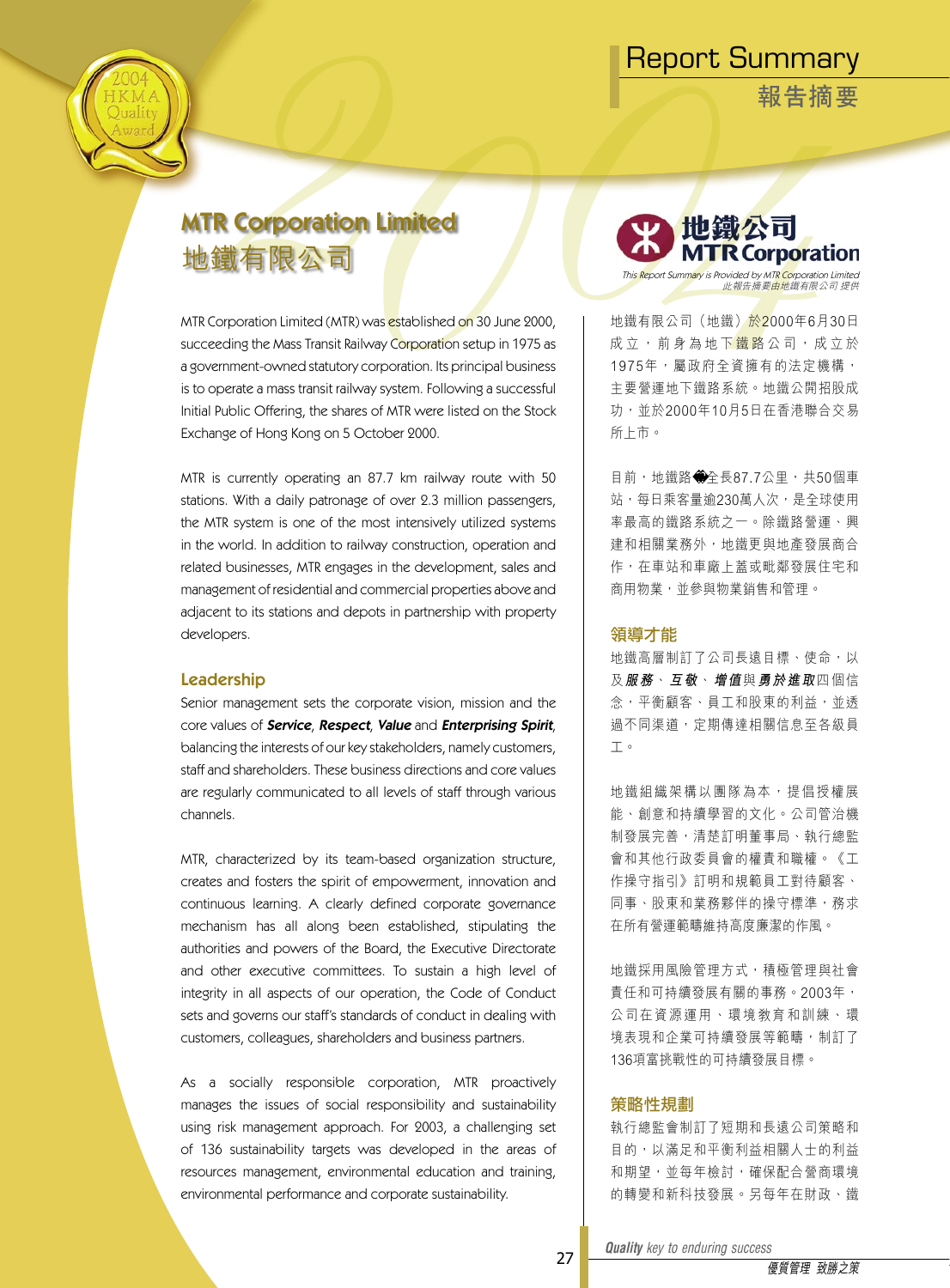**報告摘要**



The Executive Directorate formulates the corporate short- and longer-term strategies and objectives to address and balance the interests and expectations of our stakeholders. These strategies and objectives are annually reviewed, ensuring they respond well to the changing business environment and emerging technologies. Yearly corporate performance targets are correspondingly set in finance, safety and reliability of train services, property development and management, staff learning and growth, new train railway construction, and new businesses. Corporate key performance indicators are made available to help track the achievement of the targets set and drive continuous improvement.

To align with the corporate strategies, objectives and targets thus formulated, each division is to develop those of its own, then deploy and cascade these across the departmental and sectional function units. Related key objectives and major tasks are set every year for individual managers and supervisory / professional staff respectively. Ultimately, individual staff objectives and accomplishments are strategically measured vis-a-vis the corporate business directions through the Managing Performance for Success appraisal schemes for different levels of staff.

#### Customer and Market Focus

MTR places high priority on identifying and meeting the requirements, expectations and preferences of its customers and the market at large. Annual passenger surveys and halfyearly customer satisfaction studies are conducted to keep tabs on our customers' demographic and travel characteristics, and their satisfaction on the MTR services. Quad-map analysis of the customer satisfaction level against the importance of various service attributes helps to identify areas for improvement.

Different target groups, e.g. children, students, adults, senior citizens, tourists and the like are segmented with marketing campaigns tailor-made to build relationship with our customers and enhance their satisfaction and loyalty to MTR. A notable case of these customer-oriented initiatives is the establishment of the MTR Club. This customer database, now with over 200,000

路服務安全和可靠性、物業發展與管理、 員工學習與發展、新<mark>鐵路</mark>興建和新業務方 面,制定公司表現目標,再利用公司表現 指數監察能否達到目標和不斷求進。

為配合公司政策,各處自行制訂策略、目 的和目標,並推展至轄下部門和組別。公 司每年為各經理和督導/專業人員制訂相關 的主要目標和任務,而各級員工的表現會 根據公司業務方向,透過工作表現評核計 劃,進行策略性評估。

#### 顧客和市場焦點

地鐵極重視顧客和整體市場的需要,定期進 行乘客意見調查和顧客滿意程度研究,密切 關注乘客類別、乘車習慣和對地鐵服務的滿 意程度,並分析結果以確定改善範疇。

地鐵針對不同對象舉辦推廣活動,與顧客 建立良好關係,令他們對地鐵服務更感滿 意,更有歸屬感。目前逾200,000會員的 MTR Club, 成功為公司提供強效市場優 勢,以便迎合顧客需要提升服務,爭取乘 客量。

#### 評估、分析和知識管理

地鐵建立了一個公司資訊網站 (EIP), 方便員工瀏覽一般公司資訊,更特別授權 部分員工(主要是高級經理和行政主管) 連接不同業務管理資訊系統,包括營運表 現、財務管理、電子工程管理、電子招標 等等,以便跟進公司整體表現和提供決策 所需資料,從而提升公司競爭優勢。網站 內設知識管理系統,各部門可透過系統建 立、運用和分享知識,從而提高品質和生 產力。

#### 人力資源焦點

員工是實踐公司業務目的的重要元素。故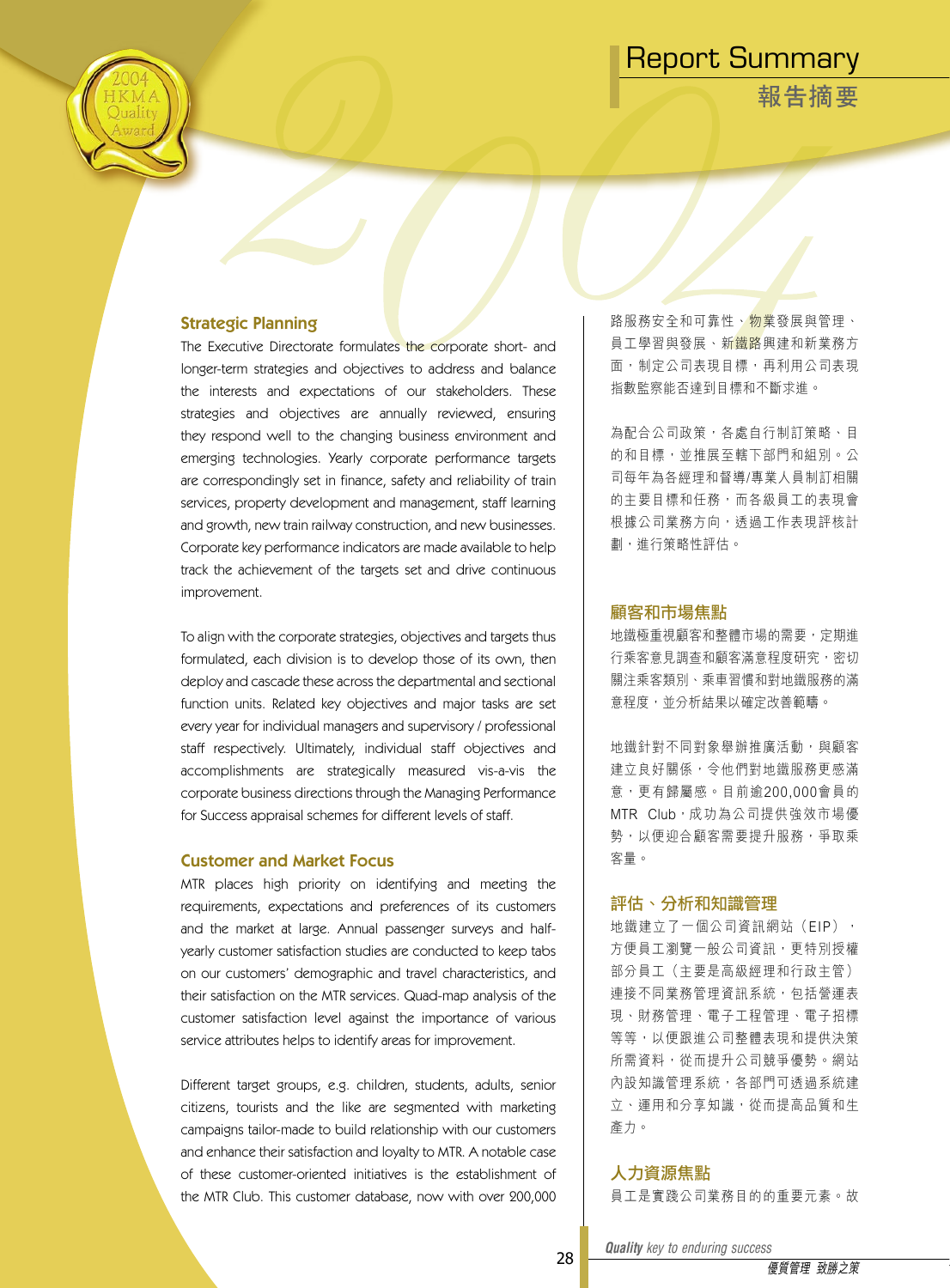**報告摘要**

members, provides us with a powerful and effective marketing platform to leverage on their needs, usage patterns and preferences, thereby adding more value to our loyal customers for repeat patronage.

### Measurement, Analysis, and Knowledge Management

Information technology is undoubtedly a vital tool and enabler for us to drive continuous improvement and enhance organizational competitiveness, thereby meeting our customers' expectations and adding value to our business operation as a whole.

To effectively measure and analyze performance, MTR has developed a corporate Enterprise Information Portal (EIP). This web-based platform provides a user-friendly and efficient way for staff users to access general corporate information and, in particular, for authorized users (mostly senior managers and executives) to link up with different business management information systems related to operations performance, financial management, e-Project management, e-Tendering, etc. The EIP is instrumental in driving the selection, alignment and integration of information and data for tracking overall corporate performance and supporting decision making.

To better manage corporate knowledge, a corporate knowledge management system within the EIP is also in place to systematically create, use and share knowledge among different departments to improve quality and productivity.

#### Human Resource Focus

Recognizing the indispensable role of our staff in the realization of the corporate business objectives, MTR has been relentless in creating and maintaining a high-performance workplace, as well as developing the potential of our human assets to the full.

The spirit of co-operation, initiative, empowerment and innovation at work is upheld across the Corporation with team work starting at the top level, the Executive Directorate, from which corporate strategic planning originates. At other levels, numerous steering committees, working groups, task forces and

此,公司一向致力營造和維持高成效的工 作文化,並全力發展員工的潛能。

全公司貫徹互相合作、積極主動、授權展 能和創意精神。負責策略性籌劃工作的管 方高層更率先樹立群策群力的典範。多個 策導委員會、工作小組、專責小組和跨功 能小組也相繼成立,集思廣益,並帶動公 司建立靈活的體制。

為推動員工發展潛能、盡展所長,公司鼓 勵不斷求進和自學文化,資助進修相關學 科,並舉辦多元化的訓練課程。

#### 程序管理

地鐵不斷致力在管理資產、控制成本、縮 短 周 期 時 間 、 提 高 生 產 力 、 加 強 顧 客 服 務、推行策略性外判、與供應商和承辦商 建立合作無間的伙伴關係、進行科技革 新、建立學習型機構等項目取得最理想成 效,確保有效管理主要業務工序。

法律和財務管理、人力資源管理和發展, 以及資訊科技服務、安全、品質和環境等 相關的輔助管理工序也需有效配合,力臻 完善、減少變數和緊貼公司業務目的,才 能取得業務成果和增長。

#### 業績

儘管自1997年後經濟和營商環境極為嚴 峻,地鐵仍然取得滿意利潤。未計折舊前 經營利潤由1997年的38.05億港元增加至 2002年的77.69億港元,增幅達104%。

取得如此佳績全憑果斷實施成本控制、成 效和生產力改善措施。例如,透過更具成 本效益的維修策略,每載客車卡行車公里 的鐵路維修成本由1997年的13.4港元大幅 減至2002年的10.5港元。藉 培育具多方 面技能的工作隊,員工調配計劃得以更順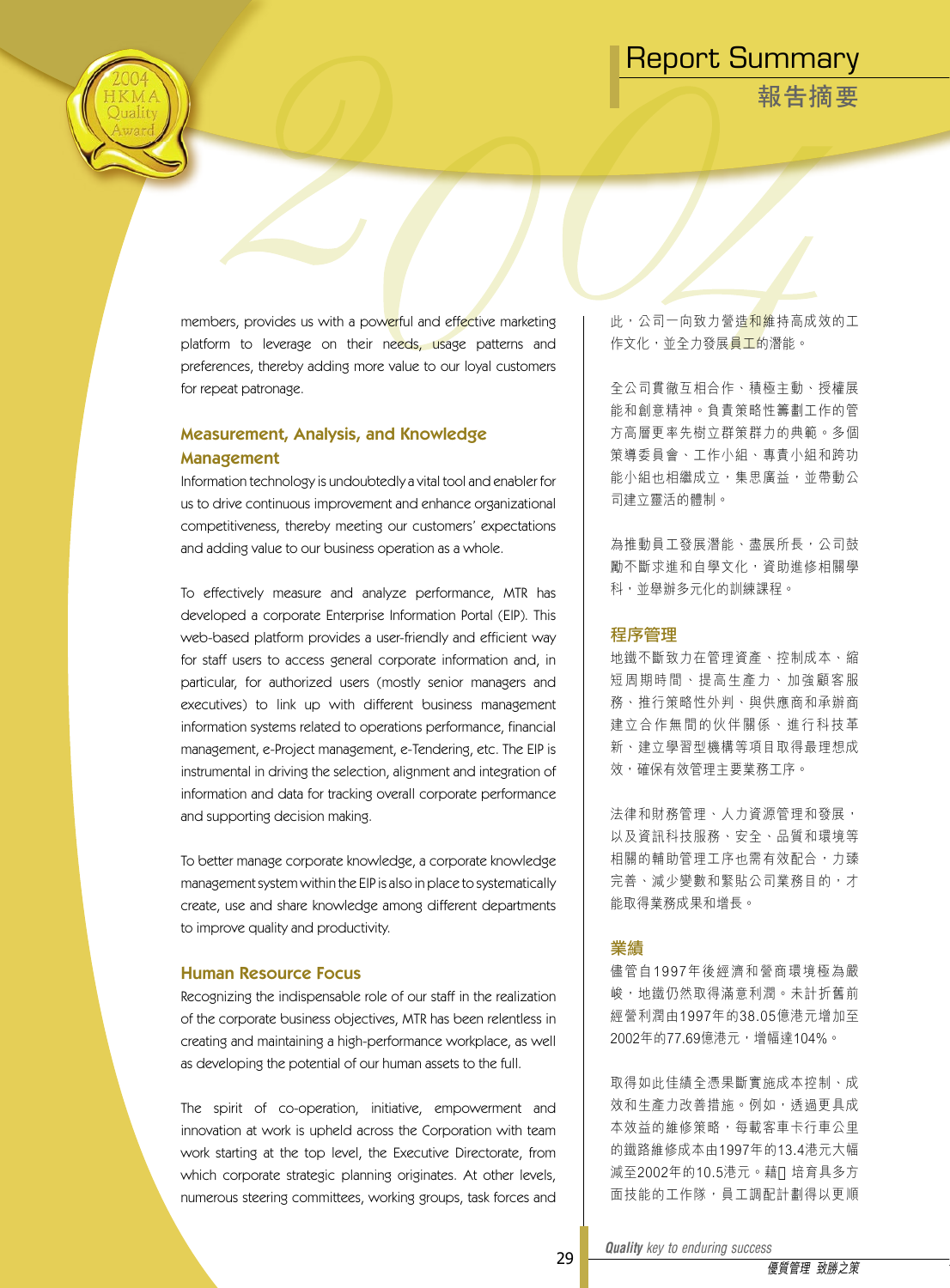**報告摘要**

cross-functional teams such as Work Improvement Teams are formed from time to time to tap the expertise of different parties and nurture organizational agility.

To motivate staff to develop and utilize their full potential, the Corporation fosters the culture of continuous development and self-learning with subsidies provided for further education in the relevant fields. Complementary to this corporation-wide learning climate are a line-up of training programmes spanning functional management & supervisory skills, customer service, English & Putonghua, railway operations & maintenance, information technology, e-Learning, etc.

#### Process Management

MTR is committed to efficiently and effectively managing the work processes of its major business functions, i.e. new railway construction, railway operations, property development and management, and new businesses.

Central to the sound management of these key work processes are our incessant efforts to pursue and achieve optimal asset management, cost control, cycle time reduction, improved productivity, enhanced customer service, strategic outsourcing, seamless partnering with suppliers and contractors, technological innovation, organizational learning and the like.

Other processes which support the key work processes for business success and growth include our legal and financial management, human resource management and development and related miscellaneous management services like information technology services, safety, quality and environmental, etc. As with the key work processes, the ability of the support processes to strive for superior performance, reduce variability and keep the processes current with the corporate business objectives is of equal importance.

#### Business Results

Notwithstanding the extremely difficult economic and business environment since late 1997, MTR has achieved satisfactory profits over the years. The operating profit before depreciation

利推行。外判部分非核心維修和支援服務 也節省了大量成本。

1 9 9 7 至 2 0 0 2 年 期 間 , 顧 客 滿 意 程 度 指 數 (以100分為滿分)由64.2分上升至 70分,足證顧客愈來愈滿意地鐵的優質服 務,同期的乘客安全指數也持續錄得良好 安全表現。

2002年與10間參與機構進行的一項鐵路 標準借鑑調查顯示,地鐵在安全、可靠程 度、顧客服務和成本效益方面,繼續獲公 認為全球最優秀的鐵路之一。